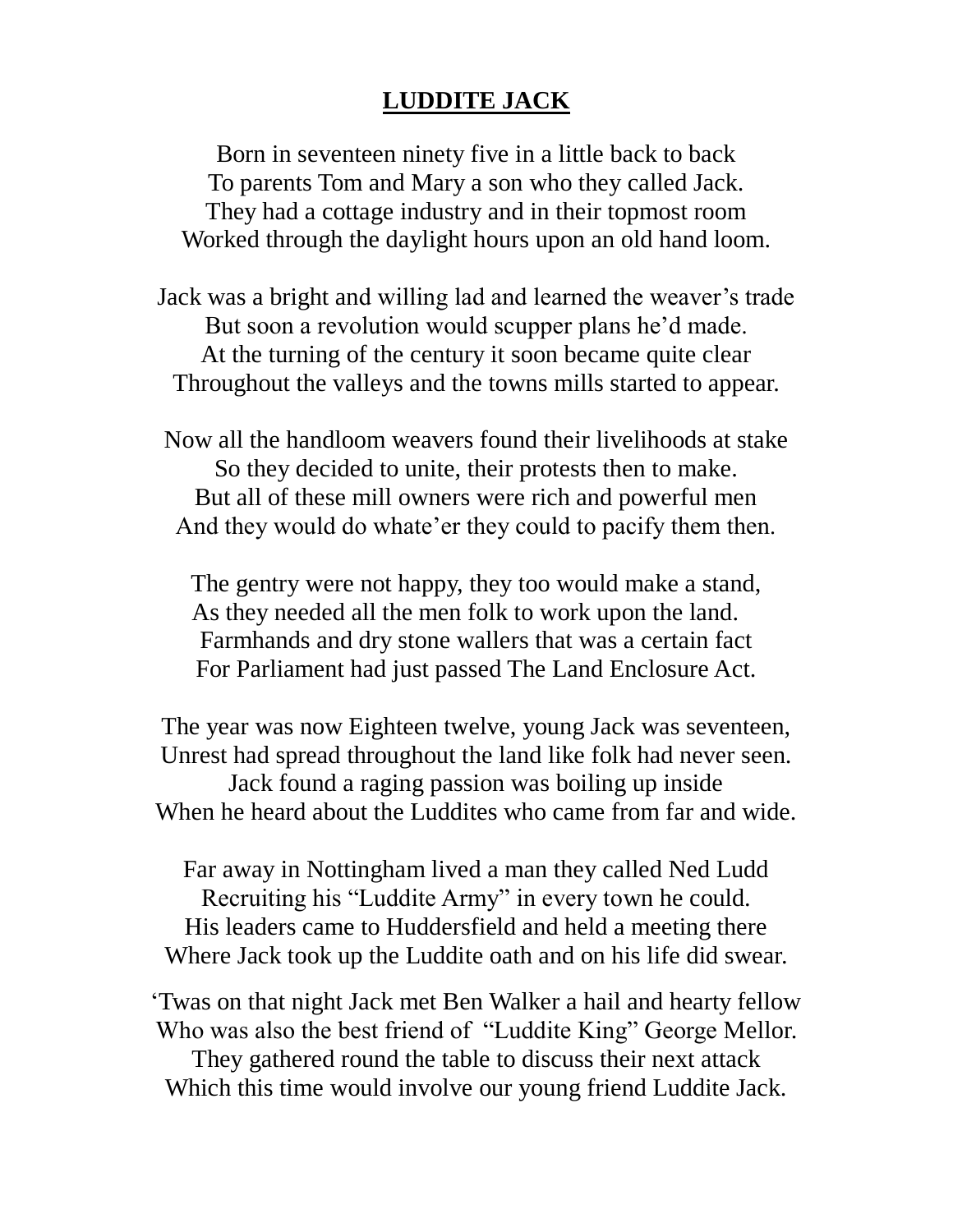They decided they would make their move one January night It may not be plain sailing and they might have to fight For some mills were closely guarded by soldiers and the law They must be well prepared and their plan must have no flaw.

Young Jack was so excited that he could play his part Within the revolution which was so close to his heart. When thinking 'bout his mum and dad it fired up his strong will For he did not want them working in a "hell hole" called a mill.

They burned a mill just outside Leeds and shredded cloth in Rawdon To Foster's Mill at Horbury the Luddite band strode on Smashing the machinery which "Old Enoch" helped to make And the looms that all lay shattered "Old Enoch" helped them break.

"Old Enoch" was the hammer named after Enoch Taylor, One of the Luddite victims, the Marsden machine maker. So flushed by their successes and the fear that they had brought They raised their sights much higher as victory now they sought.

William Horsfall was their target and Cartwright's of Cleckheaton They planned to take these men on and they would not be beaten. Horsfall and Cartwright had both vowed to use these new machines And crush this Luddite army by whatever means.

William Horsfall's Mill in Marsden was heavily fortified And infantry and cavalry patrolled on every side. Horsfall made his feelings felt about this Luddite band Though Cartwright was a quieter but no less determined man.

George Mellor's Luddite Army in recent months had grown And Young Jack became a leader with a legion of his own. So far it had been easy for no-one put up a fight But things would be so different upon this very night.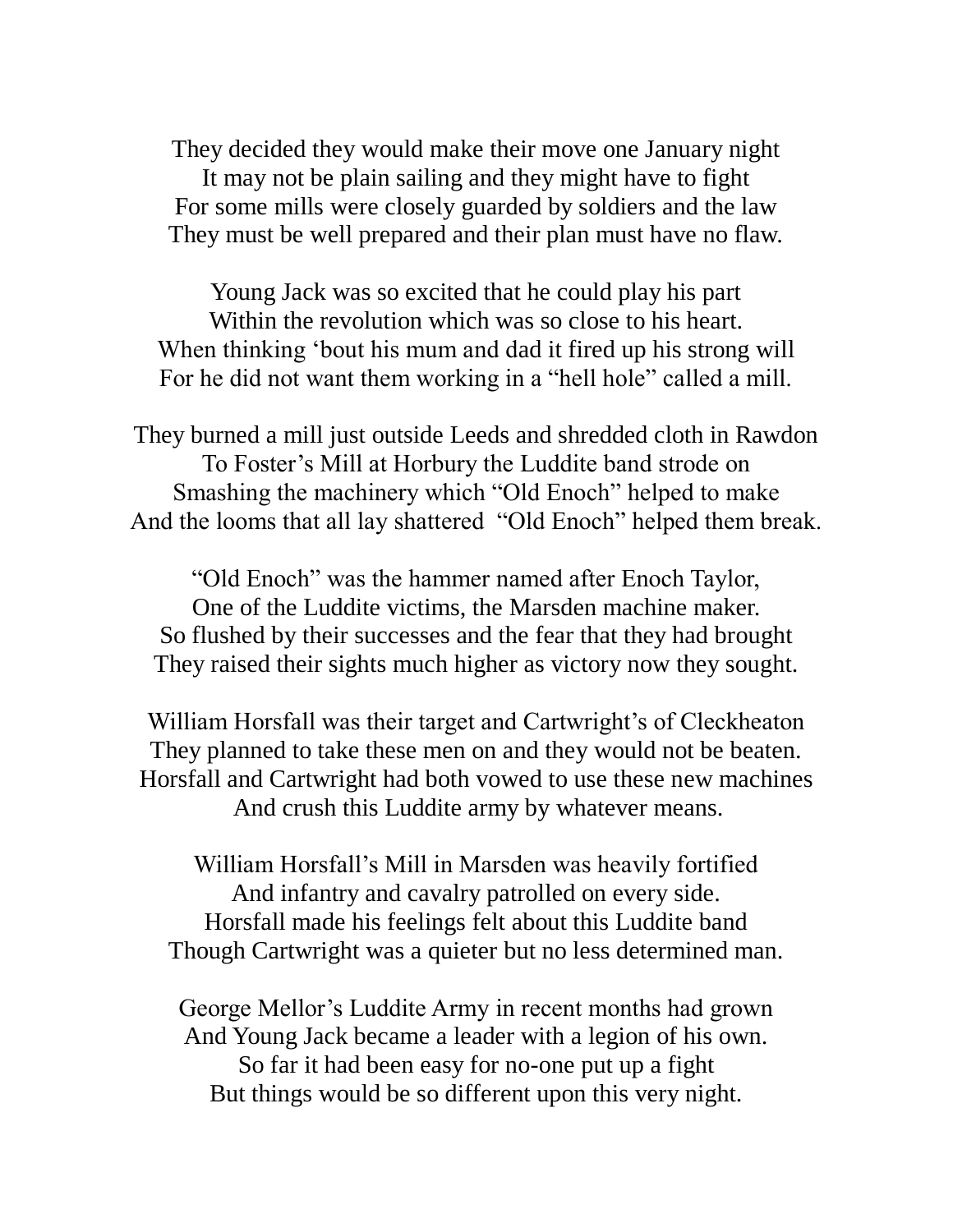On April the eleventh with about a hundred strong They marched on over Hartshead Moor, this fiery Luddite throng. At half past midnight on that night they were all in place Opening up their fire when Cartwright showed his face.

For twenty minutes battle raged with shots that pierced the night Five lads wounded, two shot dead, in this short and bloody fight As reinforcements never came Mellor called off the attack And rounded up his gallant men along with Luddite Jack.

Horsfall was their biggest threat, he was after Luddite blood. He'd made it clear that he would do anything he could To rid the county of the Luddites, that was his major goal, But Mellor then warned Horsfall – pride comes before a fall.

On Tuesday April 28<sup>th</sup> Mellor devised a plan to try To ambush Horsfall at Crosland Moor as to Marsden he passed by. Walker, Smith, Thorpe and Jack, in position laid in wait, Then Mellor gave a whistle that signalled Horsfall's fate.

Two pistol shots rang loud and clear and from his horse he fell. Hit in his stomach and his leg, let out a piercing yell. The four of them fled from the woods, their pistols they did hide, But now there was a twist of fate as William Horsfall died.

This was the first time murder had reared it's ugly head And someone was due to pay for shooting Horsfall dead. The law moved into action to flush the killers out. The Luddites now were on the run of that there was no doubt.

Two thousand pounds was the reward placed on George Mellor's head And it didn't really matter if he was alive or dead. The rumours started spreading, though they didn't make much sense, That Ben Walker had shopped Mellor when he turned King's Evidence.